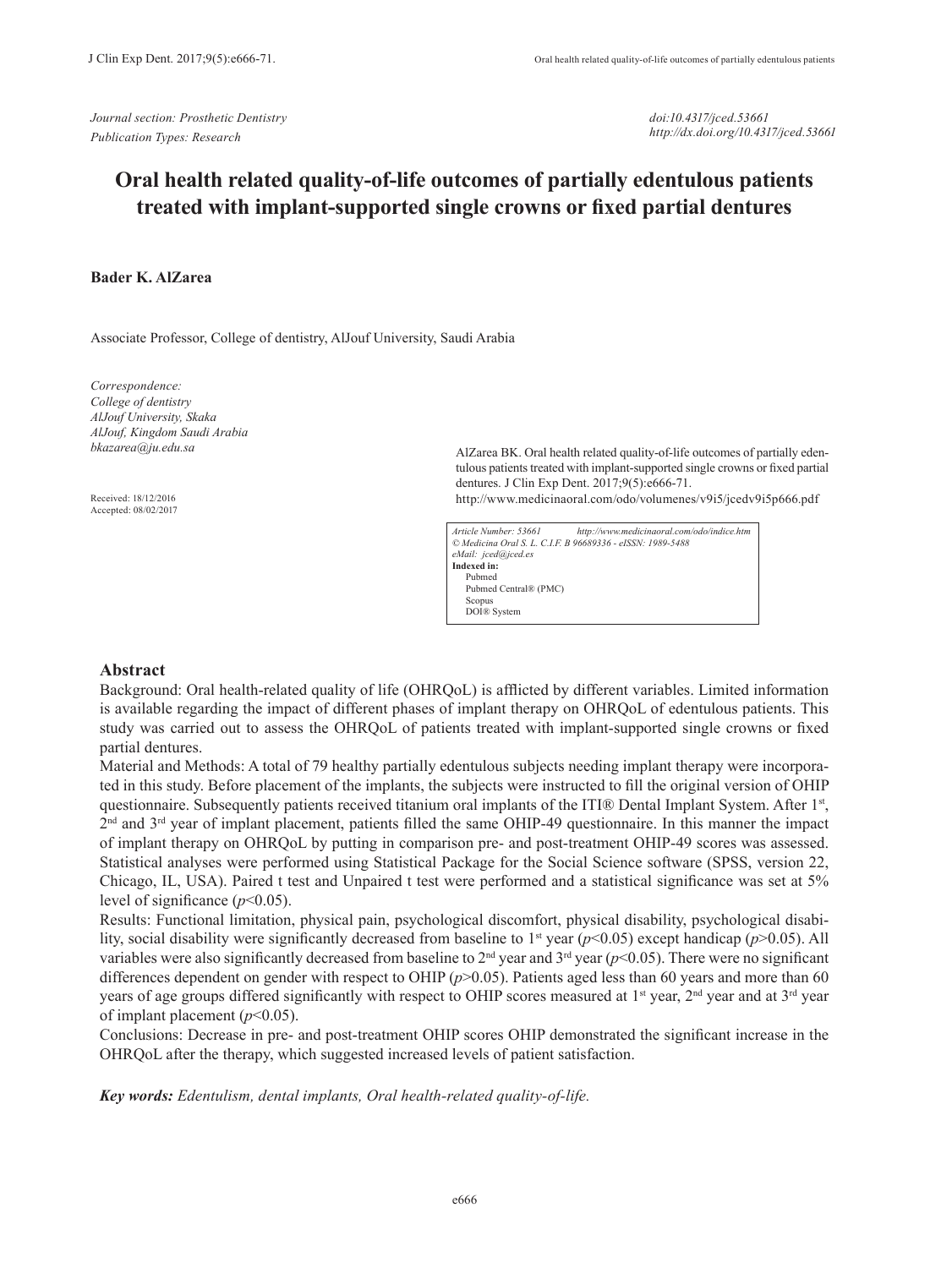## **Introduction**

Edentulism is viewed as a physical disability since imperative body part has been lost and in the aged individual's edentulism adversely affects distinctive parts of personal satisfaction. Numerous edentulous individuals experience a debilitated competence to perform vital life assignments (1).

Diverse treatment conceivable outcomes have been put forth to supplant the missing tooth. Till recent time, removable and fixed partial dentures were two principal choices for refurbishing the capacity and aesthetics. However as of late, implant therapy has achieved more attention and connotation. Implant therapy is considered as a compelling addendum to conventional fixed and removable and fixed prosthodontic treatment for replacing missing teeth  $(2)$ .

Endurance of the implant, prosthesis durability, and the recurrence of complexities are viewed as the most noteworthy results for a prosthodontist, whereas social and psychological impacts of treatment, cost adequacy, advantage, and utility are more essential from the patient's point of view (3,4).

Oral health influences the quality of life in greater part of individuals and the sort, nature of prosthodontic replacement, and recently all the more frequently dental implants, can be viewed as one part of oral health in aged individuals (5).

Oral health-related quality of life (OHRQoL) is an essential patient-focused endpoint to be considered while surveying the effect of alterations in the oral cavity and assessing proficient intercessions (6). OHRQoL is a more thorough, multidimensional assessment of oral diseases and prosthodontic therapy than patient gratification only. Even though various oral health-definitive estimations have been created in the course of the last two decades, the Oral Health Impact Profile (OHIP) has risen as an intense device in the appraisal of OHRQoL. A current exemplary of oral wellbeing was utilized by Locker to recognize applied realms in the order of social influence. In this model, ailment can prompt debilitation, then utilitarian impediment, and at last physical, psychologic, or social inability, depicted as any constraint in or the nonattendance of the capacity to perform day to day living activities (7,8).

In the overall populace, the count of teeth has the most grounded effect on the OHRQoL. Many studies have for the most part been centered around OHRQoL results of conventional prosthodontic therapy and few studies also assessed variation in OHRQoL after implant therapy (9).

Enhancement in quality of life is noted in individuals who were treated with implant supported removable overdentures in correlation with use of complete dentures. Implant-supported dentures catered more noteworthy change of oral health in terms of masticatory efficacy, solace, discourse, function, improved personal appearance. Changes in practical angles and oral well being have been confirmed in geriatric patients who were rehabilitated with implant prosthesis (10-14).

Several researches were carried out in the field of patient based results has for the most part been focused on implant-supported removable denture and very minimal data is available regarding outcomes with treatments such as implant supported single crowns or fixed partial dentures, (15). With this background, this study has been carried out with an objective to assess the OHRQoL of patients treated with implant-supported single crowns or fixed partial dentures.

# **Material and Methods**

During the period from August 2013 to June 2016, all patients referred for implant therapy to the department of Prosthodontics, College of Dentistry, AlJouf University were selected using the following inclusion criteria: • Compliant to participate in the whole time span of this

research • Sound general health condition

• Competent to discern and reciprocate to the questionnaire

• Satisfactory oral hygiene and no signs of soft or hard tissue inflammation

• Sufficient bone volume to insert the implants

• Presence of one or more of the indications for placement of the implants (16).

Exclusion criteria for the study subjects were maintained in order to avoid bias for sampling and included:

• History of radiotherapy or chemotherapy, osteoporosis, or bisphosphonate therapy.

• Mental conditions that could affect a patient's consistence to implant therapy and cooperation in the study

• Chronic and refractory periodontal disorders

• Subjects with bruxism and temporomandibular disorders

• Subjects taking anticoagulant therapies, with bleeding disorders, uncontrolled diabetes

• Pregnant and diabetic patients

According to these criteria, a total of 79 subjects were screened and incorporated in this study. All the subjects provided informed consent, which comprised of a complete discourse regarding the potential favorable circumstances and possible exasperation of the proposed implant therapy.

Before placement of the implants, the subjects were instructed to fill the original version of OHIP questionnaire with 49 questions developed by Slade and Spencer (17).

High OHIP scores demonstrated poor OHRQoL, albeit low OHIP scores represented gratifying and competent OHRQoL.

Subsequently patients received titanium oral implants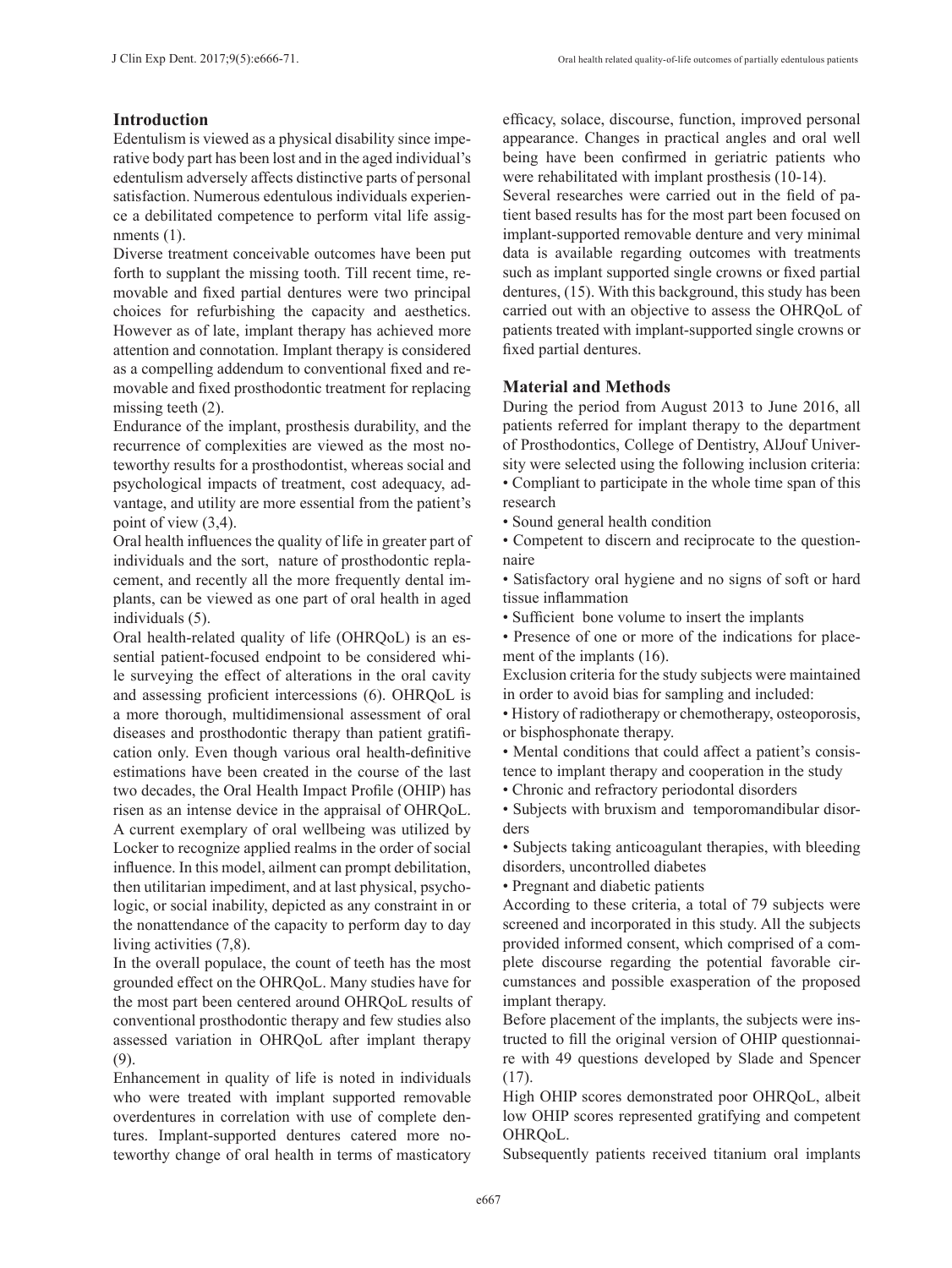of the ITI® Dental Implant System (Institut Straumann AG, CH4437 Waldenburg, Switzerland). The im-plants were placed according to the manufacturer's instructions (18). The implants were restored by means of single crowns or fixed partial dentures. After 1<sup>st</sup>, 2<sup>nd</sup> and  $3<sup>rd</sup>$  year of implant placement, patients completed again the same OHIP-49 questionnaire. Thusly the impact of implant therapy on OHRQoL by putting in comparison pre- and post-treatment OHIP-49 scores was assessed. All statistical analyses were performed using Statistical Package for the Social Science software (SPSS, version 22, Chicago, IL, USA). Paired t test and Unpaired t test were performed (used to assess the differences between answers of participants) and a statistical significance was set at 5% level of significance  $(p<0.05)$ .

#### **Results**

Out of 79 samples, 47 were males with mean age of 46.1  $\pm 10.18$  and 32 were females with mean age of 43.5  $\pm$ 11.9. Similarly, a total of 232 implants were placed with mean 3.01. Out of 232 implants, a maximum of 34.91% and 34.05% of implants were placed respectively at premolar and molar teeth followed by 21.12% in incisors and 10.78% in canines. A maximum of 26.58% patients were having 3 implants as compared to 22.78% having 2 implants, 18.99% had one implants followed by a minimum of 6.33% patients having 6 implants.

The mean and SD before implant placement, 1<sup>st</sup> year, 2<sup>nd</sup> year, 3rd year are mentioned in table 1. From the results of the table 2 it can be seen that the variables, functional limitation, physical pain, psychological discomfort, physical disability, psychological disability, social disability were significantly decreased from baseline to after 1st year (*p*<0.05) except handicap (*p*>0.05). All variables were also significantly decreased from baseline to after 2nd year and 3rd year  $(p<0.05)$ .

The male and female do not differ significantly with respect to OHIP scores measured at baseline, 1<sup>st</sup> year, 2<sup>nd</sup> year and 3rd year implant placement at 5% level (*p*>0.05) (Table 3). Patients aged less than 60 years and more than 60 years did not differ significantly with respect to OHIP scores measured before implant placement at 5% level ( $t=0.5070$ ,  $p>0.05$ ). The patients less than 60 years and more than 60 years of age groups differed significantly with respect to OHIP scores measured at 1<sup>st</sup> year implant placement at  $5\%$  level (t=2.1525,  $p<0.05$ ),  $2<sup>nd</sup>$ year implant placement at 5% level (t=8.3138, *p*<0.05) and when measured at 3rd year implant placement at 5% level (t=3.0428, *p*<0.05) (Table 4).

### **Discussion**

Numerous studies have demonstrated progress in OHR-QoL in subjects who were treated with implant-supported prostheses compared to conventional dentures. Studies proved that individuals who were with implantsupported overdentures showed a higher level of satisfaction than those who were treated with conventional full dentures (19-21). Many studies were carried out among edentulous individuals with implant-supported overdentures or implant fixed full dentures which revealed a increased satisfaction with both therapeutic modalities (22-24). Subjects who were provided with a single implant prosthesis also revealed a high satisfactory rate  $(25,26)$ .

In the present study, OHIP questionnaire was utilized to screen transition of the attributable to its affectability to recognize the effect of prosthodontic therapy and its extensive usage (27).

The OHIP questionnaire was administered at various perception periods different: prior to placement of implants, at  $1<sup>st</sup>$  year,  $2<sup>nd</sup>$  and  $3<sup>rd</sup>$  year after the placement. The rationale behind examining the patients for a more

|                              | <b>Before implant</b>    | $1st$ year    | $2nd$ year   | $3rd$ year   |
|------------------------------|--------------------------|---------------|--------------|--------------|
|                              | placement<br>mean $(SD)$ | mean $(SD)$   | mean (SD)    | mean (SD)    |
| <b>Functional limitation</b> | 17.1(5.8)                | 10.12(3.12)   | 8.03(5.12)   | 5.76(3.16)   |
| Physical pain                | 16.3(2.16)               | 11.5(4.6)     | 6.20(3.8)    | 4.12(5.82)   |
| Psychological discomfort     | 10.76(4.23)              | 6.12(4.51)    | 3.64(2.72)   | 2.36(1.18)   |
| Physical disability          | 9.12(11.6)               | 5.98(2.64)    | 2.58(1.83)   | 1.90(3.05)   |
| Psychological disability     | 8.96(4.29)               | 5.76(1.32)    | 2.52(2.19)   | 1.79(1.21)   |
| Social disability            | 5.49(4.62)               | 2.83(2.51)    | 1.97(1.51)   | 1.16(1.02)   |
| Handicap                     | 3.24(9.85)               | 2.16(1.65)    | 1.11(2.26)   | 0.61(1.82)   |
| Total                        | 70.97 (39.5)             | 44.47 (16.82) | 20.50(13.24) | 17.70(11.31) |

**Table 1:** Comparison of mean OHIP scores (SD) in patients (Before implant placement, 1<sup>st</sup> year, 2<sup>nd</sup> year, 3<sup>rd</sup> year).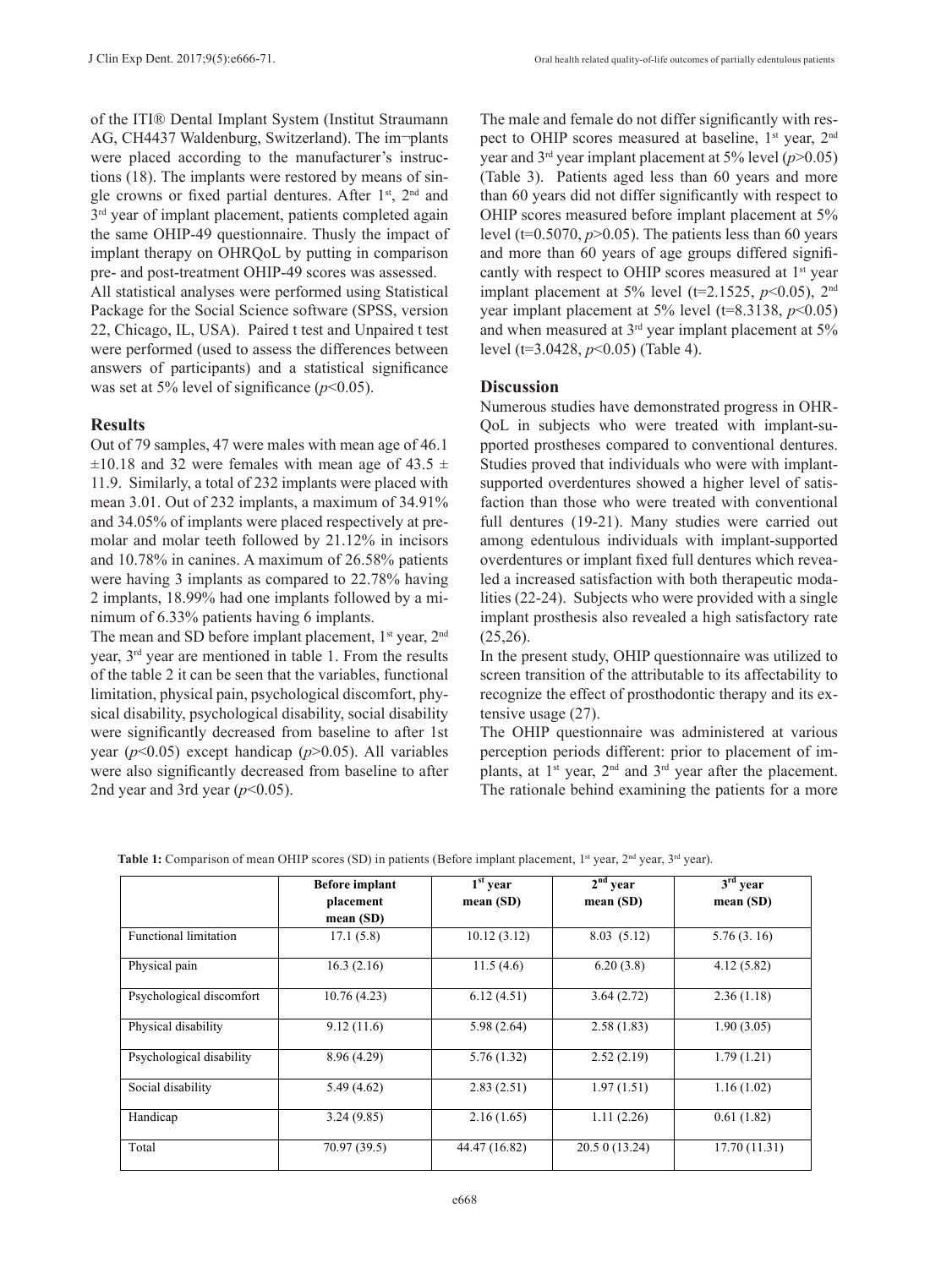|  |  | Table 2: Comparison of mean OHIP scores (SD) in patients (Before implant placement, 1 <sup>st</sup> year, 2 <sup>nd</sup> year, 3 <sup>rd</sup> year) by paired t test. |
|--|--|-------------------------------------------------------------------------------------------------------------------------------------------------------------------------|
|--|--|-------------------------------------------------------------------------------------------------------------------------------------------------------------------------|

| <b>Variables</b>             | Before vs 1 <sup>st</sup> year |            | Before vs 2 <sup>nd</sup> year |            | Before vs 3 <sup>rd</sup> year |            |
|------------------------------|--------------------------------|------------|--------------------------------|------------|--------------------------------|------------|
|                              | Paired t                       | $p$ -value | Paired t                       | $p$ -value | Paired t                       | $p$ -value |
| <b>Functional limitation</b> | 13.9102                        | $0.0001*$  | 14.7648                        | $0.0001*$  | 22.4982                        | $0.0001*$  |
| Physical pain                | 12.6223                        | $0.0001*$  | 30.1244                        | $0.0001*$  | 27.1324                        | $0.0001*$  |
| Psychological discomfort     | 9.4374                         | $0.0001*$  | 18.2112                        | $0.0001*$  | 27.6010                        | $0.0001*$  |
| Physical disability          | 3.9198                         | $0.0001*$  | 8.6566                         | $0.0001*$  | 8.7608                         | $0.0001*$  |
| Psychological disability     | 10.1398                        | $0.0001*$  | 17.6667                        | $0.0001*$  | 23.1739                        | $0.0001*$  |
| Social disability            | 6.6319                         | $0.0001*$  | 10.2076                        | $0.0001*$  | 13.6475                        | $0.0001*$  |
| Handicap                     | 1.6694                         | 0.9504     | 3.1266                         | $0.0001*$  | 4.0062                         | $0.0001*$  |
| Total                        | 8.3642                         | $0.0001*$  | 17.0113                        | $0.0001*$  | 18.6370                        | $0.0001*$  |

\**p*<0.05.

**Table 3:** Mean (SD) OHIP scores measured at four occasions the improvement on the oral health related quality of life after the prosthetic treatment using the OHIP-14 by gender.

|                             | <b>Males</b>     | <b>Females</b>   | t-value   | <i>p</i> -value |
|-----------------------------|------------------|------------------|-----------|-----------------|
|                             | mean(SD)         | mean $(SD)$      |           |                 |
| Before implant<br>placement | 72.98<br>(35.16) | 68.93<br>(33.52) | 0.5121    | 0.6101          |
| $1st$ year                  | 41.60<br>(17.86) | 45.35<br>(14.13) | $-0.9940$ | 0.3233          |
| $2nd$ year                  | 22.34<br>(14.34) | 18.67<br>(12.01) | 1.1905    | 0.2375          |
| $3rd$ year                  | 15.50<br>(10.72) | 19.90<br>(13.01) | $-1.6414$ | 0.1048          |

| Table 4: Improvement in the oral health related quality of life after the prosthetic treatment using the OHIP by age groups. |  |
|------------------------------------------------------------------------------------------------------------------------------|--|
|------------------------------------------------------------------------------------------------------------------------------|--|

|                             | Less than 60 years | More than 60 years | t-value | <i>p</i> -value |  |
|-----------------------------|--------------------|--------------------|---------|-----------------|--|
|                             | mean $(SD)$        | mean $(SD)$        |         |                 |  |
| Before implant<br>placement | 72.63 (35.16)      | 69.01 (33.52)      | 0.5070  | 0.6136          |  |
| $1st$ year                  | 48.32(18.54)       | 40.51 (13.19)      | 2.1525  | $0.0345*$       |  |
| $\gamma$ nd<br>year         | 29.71 (12.62)      | 11.28(5.76)        | 8.3138  | $0.0001*$       |  |
| $2$ rd<br>vear              | 21.68 (13.63)      | 13.72 (9.12)       | 3.0428  | $0.0032*$       |  |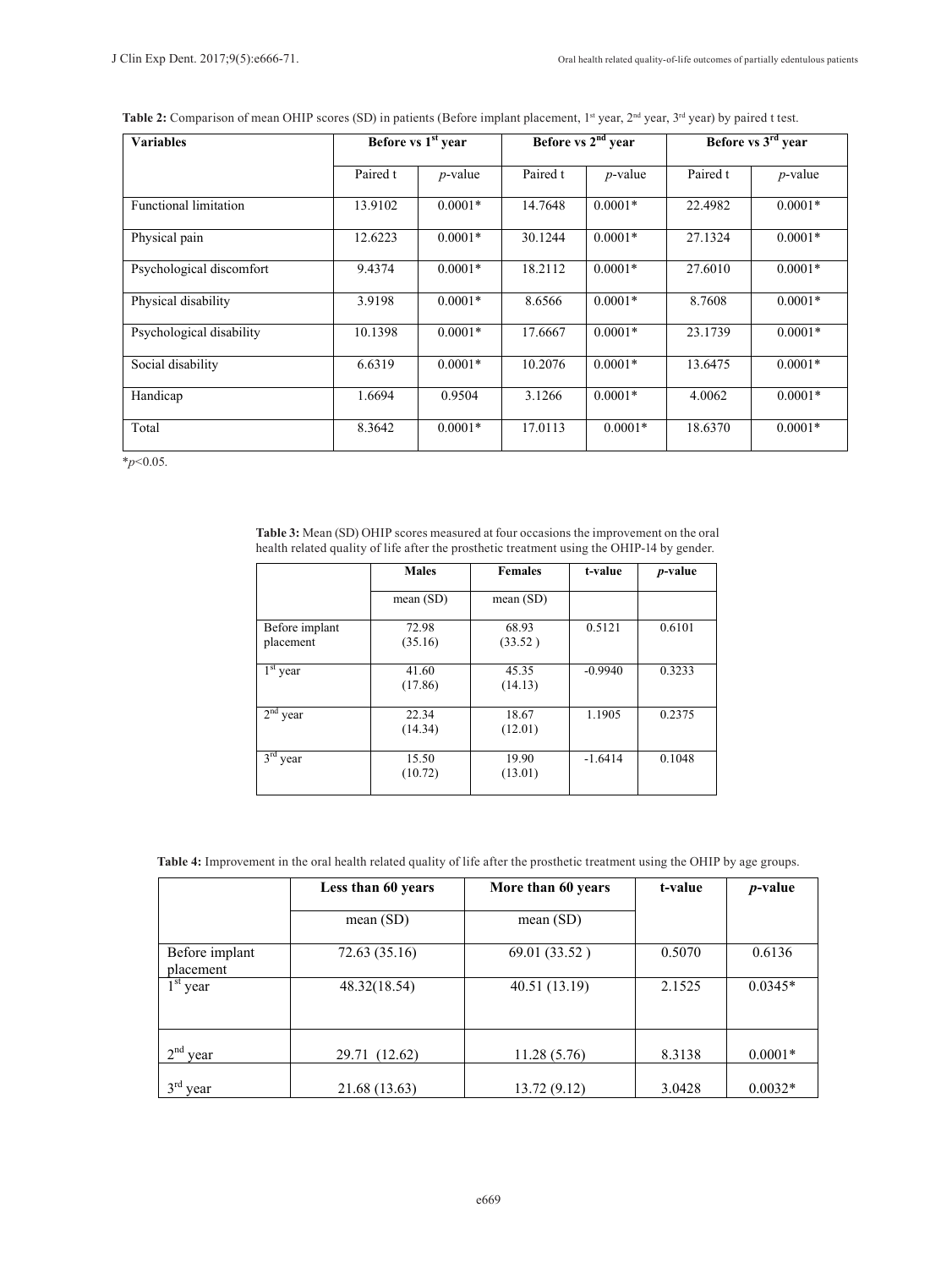drawn out period was attributable to the way that longitudinal estimations assess better the general accomplishment of prosthodontic therapy in correlation with the minimal time phase (28).

The pre- and post-treatment OHIP summary and subscale scores of patients demonstrated a significant decrease in OHIP scores, which described the significant increase in the OHRQoL after the therapy, which suggested increased levels of patient satisfaction. This observation was in accordance with previous studies, which suggested that placement of IFPDs improved quality of patients life (15,27,29,30). The time interval of one year is opted for first follow up after treatment as it is mentioned by Petricevic *et al.*, that a time period in weeks would be too short to completely demonstrate the benefit of the prosthodontic therapy (15).

As the participants of this study belonged to a wider age, ranging from 39 to 81 years, it was prudent to segregate the individuals into two groups to know the impact of age. No significant difference of OHIP scores related to age was observed before implants placement and the OHIP scores were significantly lower in patients older than 60 years in comparison with the younger group after 1st, 2nd and 3rd year of placement. This observation was similar to the findings of the Petricevic *et al.* who observed a significantly lower OHIP summary score in the older patients compared to the younger group in the patients with implants after 3 years (15). Similar to this, Kouppala *et al.* evaluated the oral health-related quality of life of patients with implants using OHIP 14 and found that patients younger than 65 years of age had higher mean OHIP-14 sum scores compared to the older age group which suggested that younger patients exhibited lower levels of satisfaction (31). The general population in the most youthful age were typically engaged in working life and needed to adapt to various social circumstances, and the requests of oral status may have been higher than the geriatric patients. It has been observed that older individuals were contended with not as much as perfect oral wellbeing and they have minimal quixotic desires of the treatment than their younger counterparts. In contrast to this Awad *et al.* found that in the younger individuals, OHIP scores were significantly better in the implant group compared to the group restored with conventional complete dentures (28).

No significant differences in OHIP scores between males and females was observed in this study, this was in agreement with the results of Petricevic *et al.* (15) Kouppala *et al.* (31) Strassburger *et al.* (32) and Baba *et al.* (33) in contrast to this Siadat *et al.* observed that patient satisfaction varied according to the gender (34).

Zitzmann and Marinello reported an improvement in function, psychologic well being, and self-esteem for patients who received removable or fixed implant prostheses but saw no significant difference between the two types of prostheses (35).

The OHIP was utilized as a measure of OHQOL for this research since it has great interior unwavering quality and has been approved in various cross-sectional populace contemplates. The utilization of an accepted questionnaire, for example, the OHIP encourages examinations with other comparative studies.

#### **Conclusions**

The pre- and post-treatment OHIP summary and subscale scores of patients in the present study established a decrease in OHIP scores portraying the compelling increase in the OHRQoL after the therapy, which implied increased levels of patient satisfaction.

#### **References**

1. Sussex PV. Edentulism from a New Zealand perspective-A review of the literature. NZ Dental J.2008;104:84-96.

2. Abraham CM. A Brief Historical Perspective on Dental Implants, Their Surface Coatings and Treatments. Open Dent J. 2014;16;8:50-5.

3. Guckes AD, Scurria MS, Shugars DA. A conceptual framework for understanding outcomes of oral implant therapy. J Prosthet Dent. 1996;75:633-9.

4. Lewis DW. Optimized therapy for the edentulous predicament: Cost-effectiveness considerations. J Prosthet Dent. 1998;79:93-9.

5. Steele JG, Sanders AE, Slade GD, Allen PF, Lahti S, Nuttall N, et al. How do age and tooth loss affect oral health impacts and quality of life? A study comparing two national samples. Community Dent Oral Epidemiol. 2004;32:107-14.

6. Atchinson KA, Gift HC. Perceived oral health in a diverse sample. Adv Dent Res. 1997;11:272-80.

7. Locker D. Measuring oral health: A conceptual framework. Community Dent Health. 1988;5:3-18.

8. Brennan M, Houston F, O'Sullivan M, O'Connell B. Patient satisfaction and oral health-related quality of life outcomes of implant overdentures and fixed complete dentures. Int J Oral Maxillofac Implants. 2010;25:791-800.

9. Akifusa S, Soh I, Ansai T, Hamasaki T, Takata Y, Yohida A, et al. Relationship of number of remaining teeth to health-related quality of life in community-dwelling elderly. Gerodontology. 2005;22:91-7.

10. Melas F, Marcenes W, Wright PS. Oral health impact on daily performance in patients with implant-stabilized overdentures and patients with conventional complete dentures. Int J Oral Maxillofac Implants. 2001;16:700-12.

11. Heydecke G, Locker D, Awad MA, Lund JP, Feine JS. Oral and general health-related quality of life with conventional and implant dentures. Community Dent Oral Epidemiol. 2003;31:161-8.

12. Timmerman R, Stoker GT, Wismeijer D, Oosterveld P, Vermeeren JI, van Waas MA. An eight-year follow-up to a randomized clinical trial of participant satisfaction with three types of mandibular implantretained overdentures. J Dent Res. 2004;83:630-63.

13. Allen PF, Thomason JM, Jepson NJ, Nohl F, Smith DG, Ellis J. A randomized controlled trial of implant-retained mandibular overdentures. J Dent Res. 2006;85:547-51.

14. Attard NJ, Laporte A, Locker D, Zarb GA. A prospective study on immediate loading of implants with mandibular overdentures: patientmediated and economic outcomes. Int J Prosthodont.2006;19:67-73.

15. Petricevic N, Celebic A, Rener-Sitar K. A 3-year longitudinal study of quality-of-life outcomes of elderly patients with implant- and toothsupported fixed partial dentures in posterior dental regions. Gerodontology. 2012;29:e956-63.

16. Eitner S, Wichmann M, Schlegel KA, Kollmannsberger JE, Nickenig HJ. Oral health-related quality of life and implant therapy: an evaluation of preoperative, intermediate, and post-treatment assessments of patients and physicians. J Craniomaxillofac Surg. 2012;40:20-3.

17. Slade DG, Spencer AJ. Development and evaluation of the oral